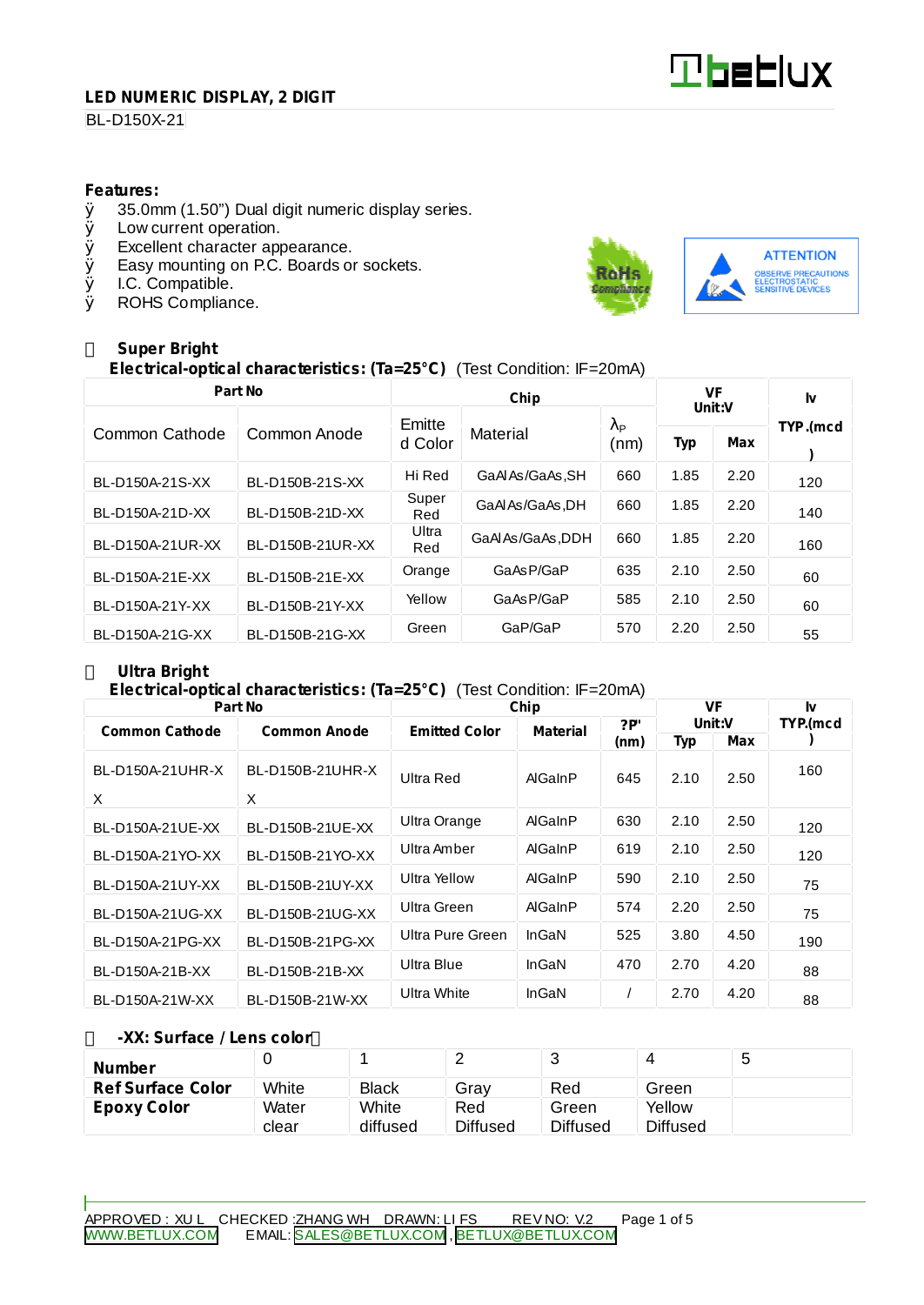**LED NUMERIC DISPLAY, 2 DIGIT**

**BL-D150X-21** 

| ADSOIUTE MAXIMUM ratings (18=25°C)                                                                                           |                |     |           |     |     |     |      |  |
|------------------------------------------------------------------------------------------------------------------------------|----------------|-----|-----------|-----|-----|-----|------|--|
| <b>Parameter</b>                                                                                                             | S              | D   | <b>UR</b> | Е   | Υ   | G   | Unit |  |
| <b>Forward Current</b><br>- l⊧                                                                                               | 25             | 25  | 25        | 25  | 25  | 30  | mA   |  |
| Power Dissipation $P_d$                                                                                                      | 60             | 60  | 60        | 60  | 60  | 65  | mW   |  |
| Reverse Voltage $V_R$                                                                                                        | 5              | 5   | 5         | 5   | 5   | 5   |      |  |
| Peak Forward Current I <sub>PF</sub><br>(Duty 1/10 @1KHZ)                                                                    | 150            | 150 | 150       | 150 | 150 | 150 | mA   |  |
| Operation Temperature $T_{\text{OPR}}$                                                                                       | $-40$ to $+80$ |     |           |     |     |     | °C   |  |
| $-40$ to $+85$<br>Storage Temperature $T_{STG}$                                                                              |                |     |           |     | °C  |     |      |  |
| <b>Lead Soldering Temperature</b><br>Max.260 $\pm$ 5°C for 3 sec Max.<br>(1.6mm from the base of the epoxy bulb)<br>$T_{SO}$ |                |     |           |     |     | °C  |      |  |

#### **Absolute maximum ratings (Ta=25°C)**

#### **Absolute maximum ratings (Ta=25°C)**

| <b>Parameter</b>                                                 | <b>UHR</b>                                                                  | UE  | YO  | <b>UY</b> | UG  | <b>PG</b> | <b>UB</b> | UW  | <b>Unit</b>  |
|------------------------------------------------------------------|-----------------------------------------------------------------------------|-----|-----|-----------|-----|-----------|-----------|-----|--------------|
| <b>Forward Current</b><br>I⊧                                     | 30                                                                          | 30  | 30  | 30        | 30  | 30        | 30        | 30  | mA           |
| Power Dissipation P <sub>d</sub>                                 | 75                                                                          | 65  | 65  | 65        | 75  | 110       | 120       | 120 | mW           |
| Reverse Voltage V <sub>R</sub>                                   | 5                                                                           | 5   | 5   | 5         | 5   | 5         | 5         | 5   |              |
| Peak Forward Current I <sub>PF</sub><br>(Duty 1/10 @1KHZ)        | 150                                                                         | 150 | 150 | 150       | 150 | 150       | 100       | 100 | mA           |
| Operation Temperature T <sub>OPR</sub>                           | $-40$ to $+80$                                                              |     |     |           |     |           |           |     | °C           |
| Storage Temperature $T_{\rm STG}$                                | $-40$ to $+85$                                                              |     |     |           |     |           |           |     | $^{\circ}$ C |
| <b>Lead Soldering Temperature</b><br>$\mathsf{T}_{\mathsf{SOL}}$ | Max.260 $\pm$ 5°C for 3 sec Max.<br>(1.6mm from the base of the epoxy bulb) |     |     |           |     |           |           | °C  |              |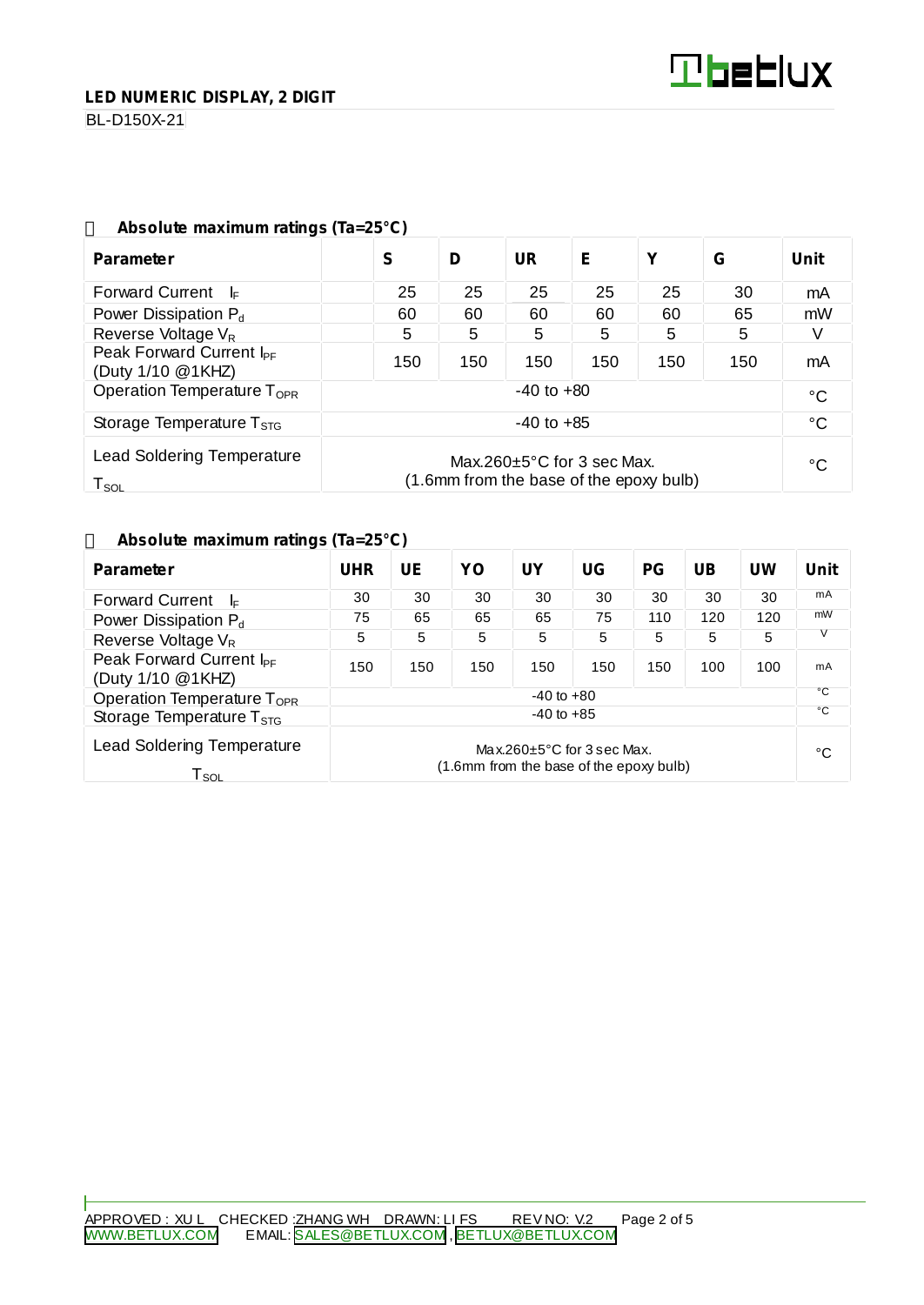

**BL-D150X-21** 

## **Package configuration & Internal circuit diagram**



Notes:

- 1. All dimensions are in millimeters (inches)
- 2. Tolerance is ±0.25(0.01")unless otherwise noted.
- 3. Specifications are subject to change without notice.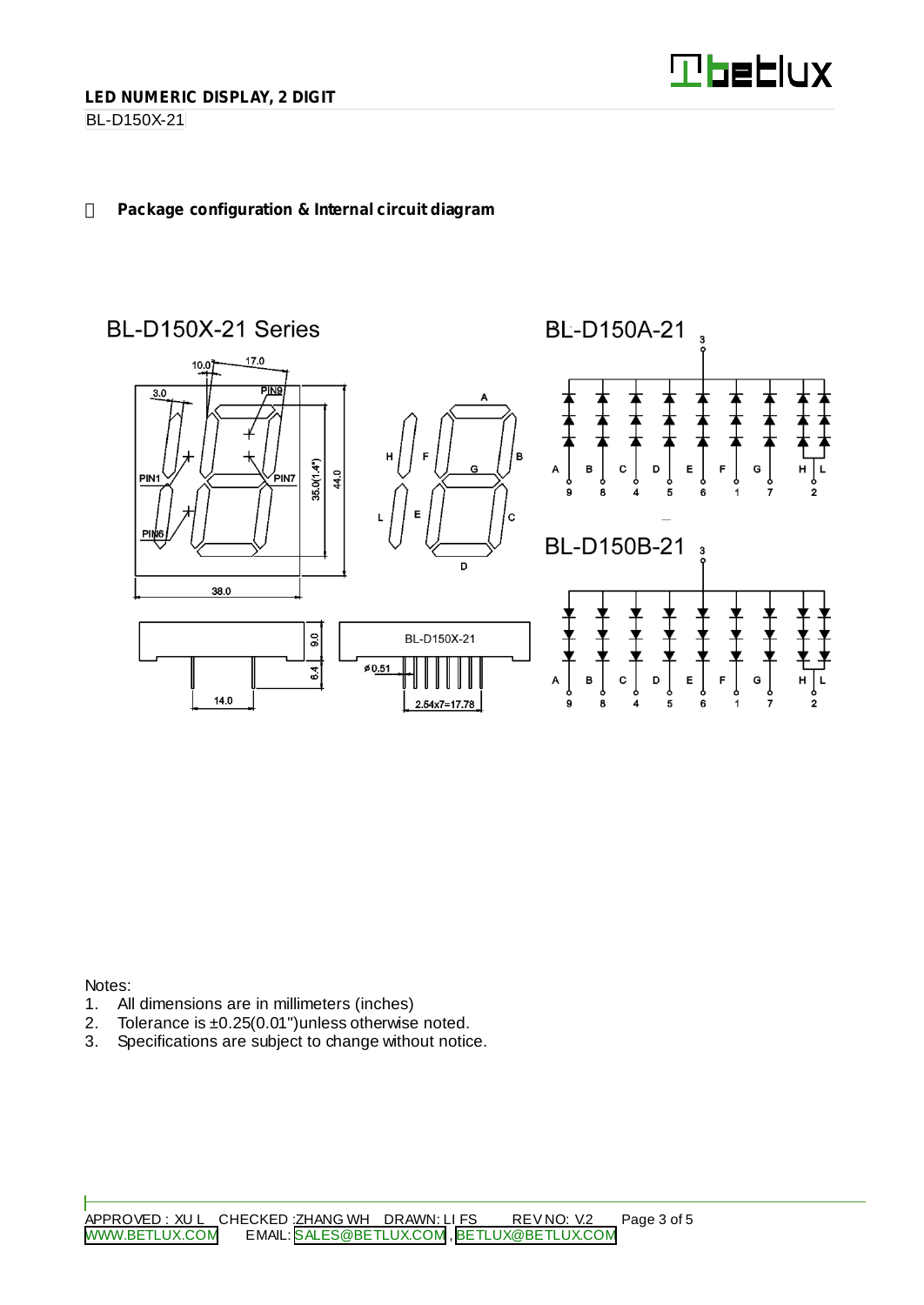#### **LED NUMERIC DISPLAY, 2 DIGIT**

**BL-D150X-21** 

**Typical electrical-optical characteristics curves:**



- (1) GaAsP/GaAs 655nm/Red
- (2) GaP 570nm/Yellow Green
- (3) GaAsP/GaP 585nm/Yellow
- (4) GaAsp/GaP 635nm/Orange & Hi-Eff Red
- (5) GaP 700nm/Bright Red
- (6) GaAlAs/GaAs 660nm/Super Red (8) - GaAsP/GaP 610nm/Super Red
- (9) GaAlAs 880nm
- (10) GaAs/GaAs & GaAlAs/GaAs 940nm
- (A) GaN/SiC 430nm/Blue
- (B) InGaN/SiC 470nm/Blue
- (C) InGaN/SiC 505nm/Ultra Green (D) - InGaAl/SiC 525nm/Ultra Green

50 40 30  $\mathcal{D}$ 10  $rac{0}{1.2}$ 1.2 1.6 2.0 2.4 2.6 3.0 1 645 23 8 EORWARD CURRINT [mA]

FORWARD VOLTAGE (Vf) FORWARD CURRENT VS. FORWARD VOLTAGE



RELATIVE LUMINOUS INTENSITY VS. FORWARD CURRENT FORWARD CURRENT (mA)



AMBIENT TEMPERATURE Ta( ) FORWARD CURRENTVS. AMBIENT TEMPERATURE



NOTE:25 free air temperature unless otherwise specified